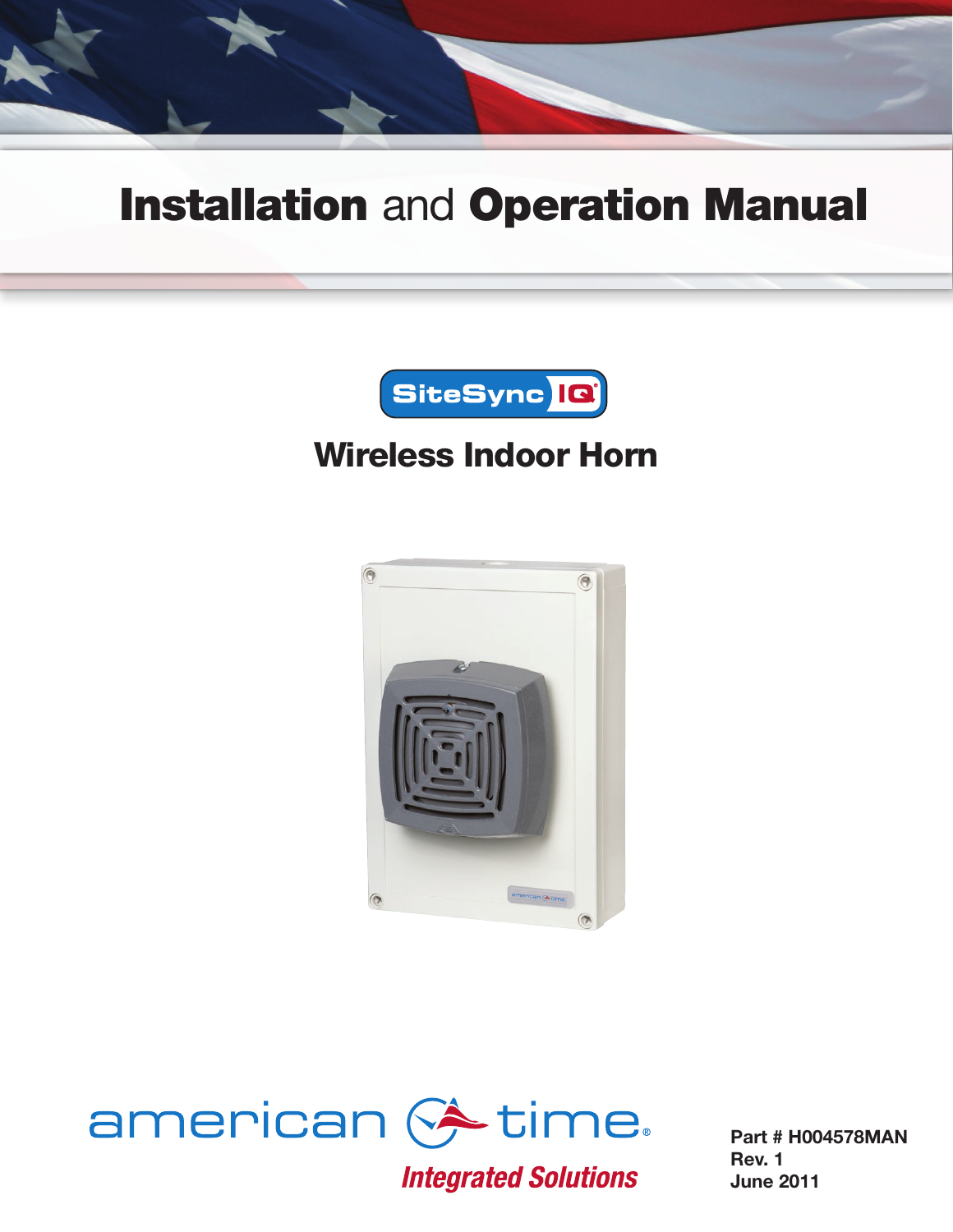For additional support on the Wireless Indoor Horn or on any of the American Time. products, please call or visit our web site.

> American Time 140 3rd St. So. PO Box 707 Dassel, MN 55325-0707 Toll Free Phone: 800-328-8996 Toll Free Fax: 800-789-1882 [american-time.com](http://www.atsclock.com)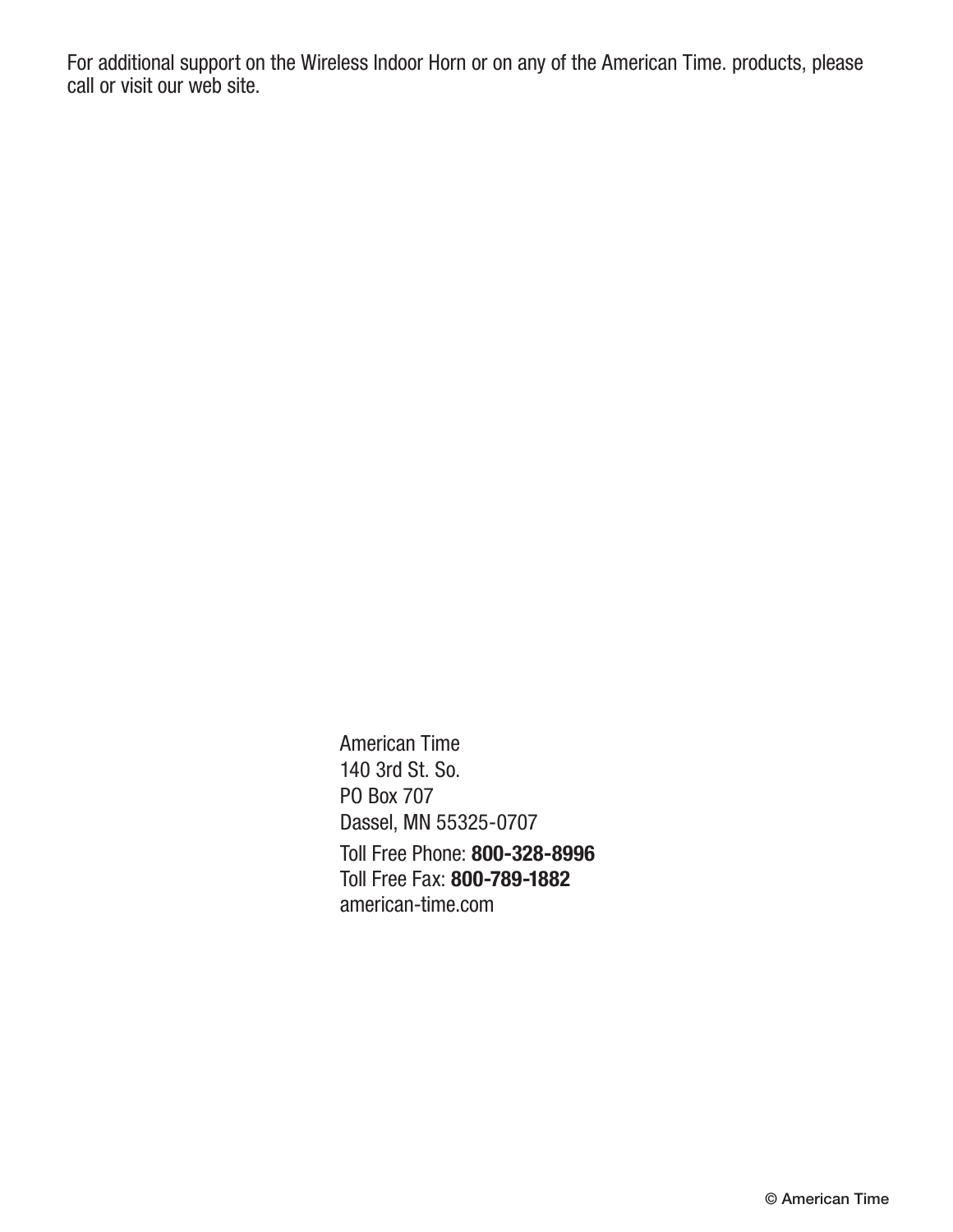#### **Wireless Indoor Horn Introduction**

The SiteSync IQ® Wireless Horn is an indoor device which is triggered wirelessly by the SiteSync IQ System Controller. This wireless horn may be triggered by programmed events in the system controller, on demand using the MAN button on the system controller or the Circuit Tab of the Remote Connect web interface (using a SiteSync IQ system controller with the Ethernet option and a computer with internet access).

Each Wireless horn is factory set to one of the wired signal circuit relays in the system controller. The part number will indicate which circuit of the system controller the horn is configured to (i.e. H004578-1 is set to circuit 1, H004578-2 is set to circuit 2).

| Part#     | <b>Description</b> |
|-----------|--------------------|
| H004578-1 | set to Circuit 1   |
| H004578-2 | set to Circuit 2   |
| H004578-3 | set to Circuit 3   |
| H004578-4 | set to Circuit 4   |
| H004578-5 | set to Circuit 5   |
| H004578-6 | set to Circuit 6   |
|           |                    |

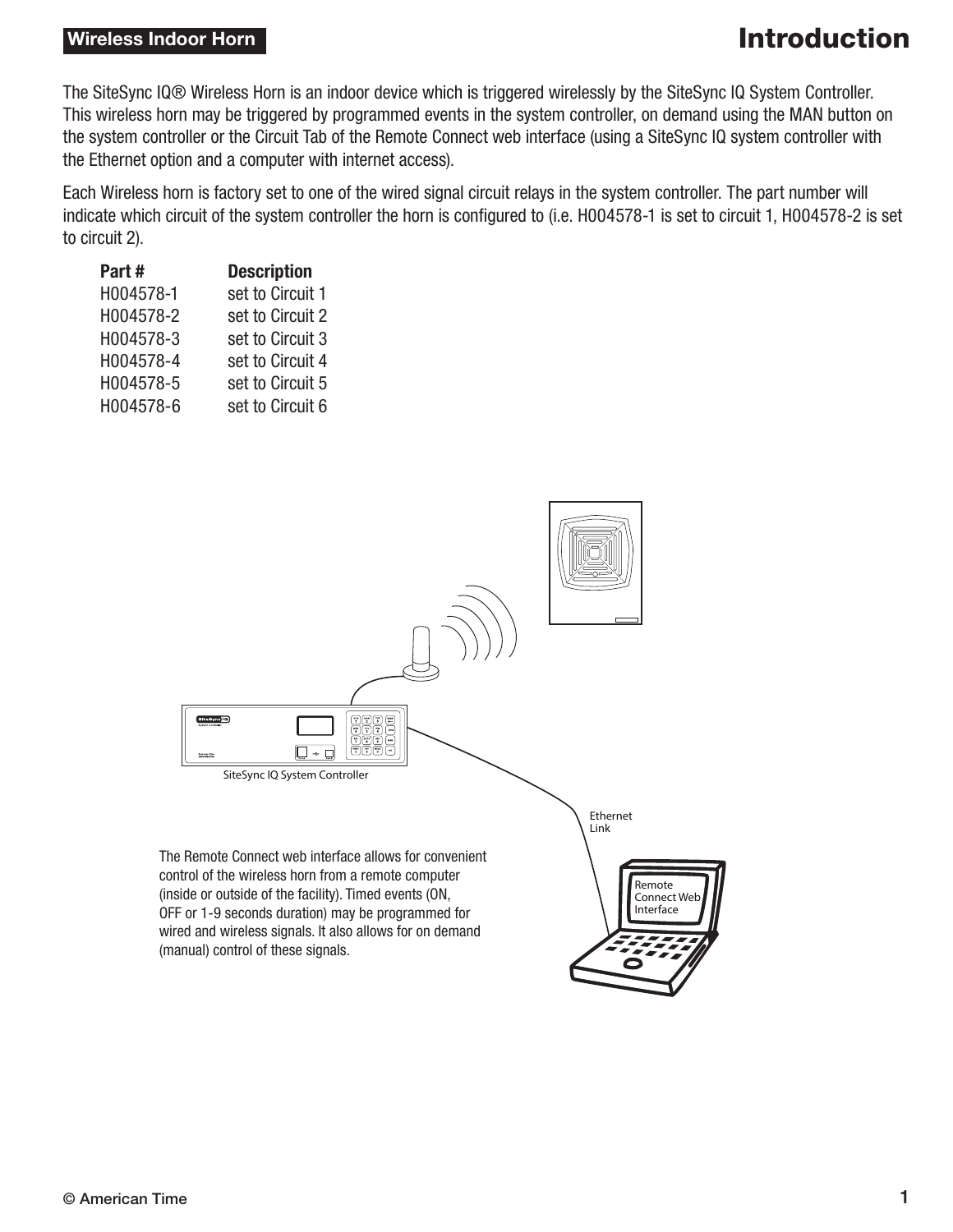## Specifications **Specifications Specifications**

| Operating temperature: 14°-140°F (-10°-60°C)  |
|-----------------------------------------------|
|                                               |
|                                               |
| Receiver frequency: 450-470 MHz (factory set) |
|                                               |
|                                               |
|                                               |
| <b>Channel spacing:  12.5 KHz</b>             |
|                                               |

#### Mounting Instructions

The Wireless Indoor Horn may be easily mounted to a wall using the six keyhole openings on the back of the enclosure. *Mounting screws not provided.*





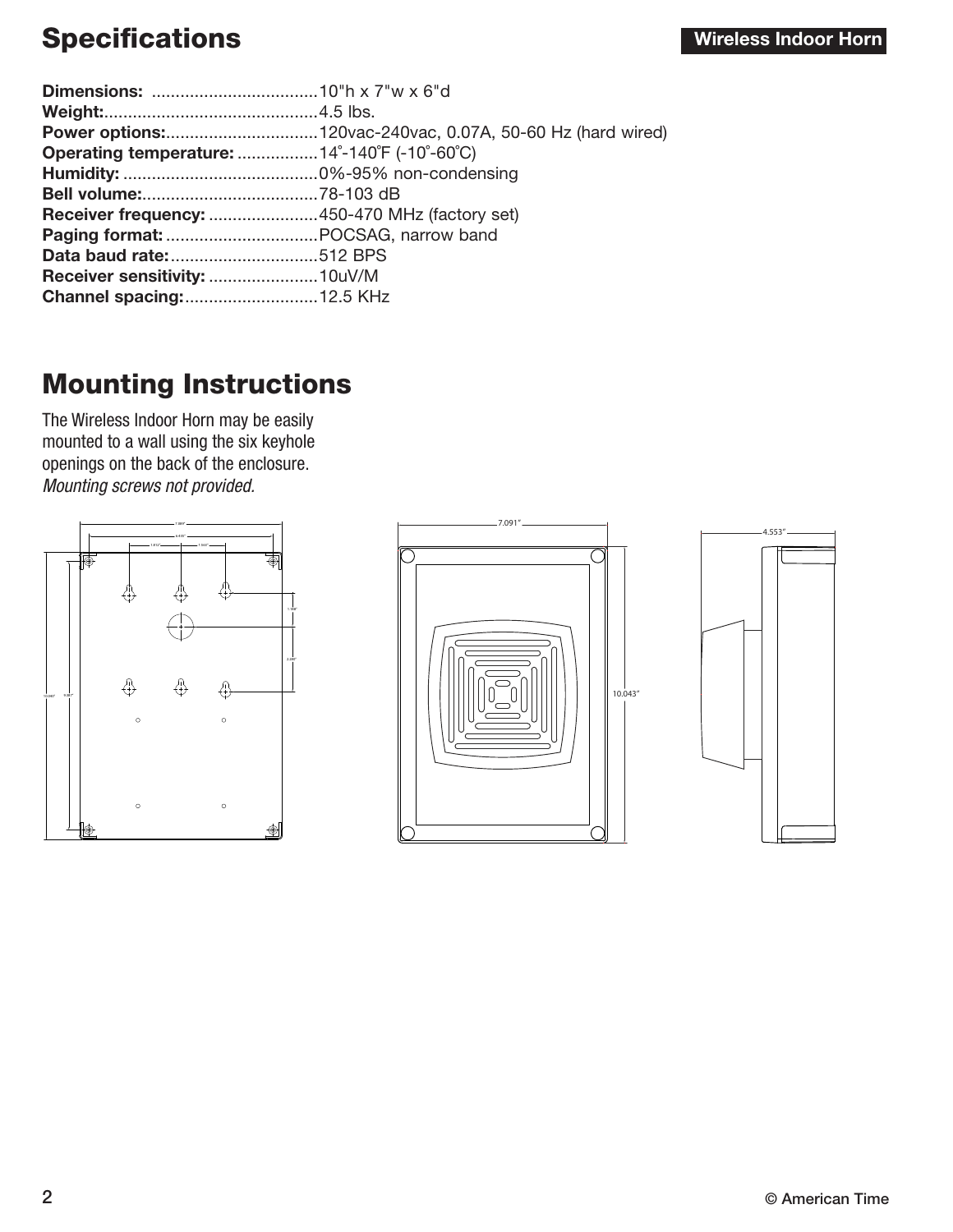#### Wireless Indoor Horn **Installation Instructions**

#### **Wiring**

Wiring of the Wireless Indoor Horn consists of three wires—Black-HOT; White-NEUTRAL; Green-GROUND.

■Note: When wiring any high voltage device, follow all local and national electrical codes. A licensed electrician is required for any high voltage wiring.

There are two openings in the Wireless Indoor Horn enclosure where wiring may be accessed. One opening is located on the back of the enclosure (standard); the other opening is located on the bottom of the enclosure.

A hole plug is supplied to close the opening not being used.

#### Setup

Once the Wireless Indoor Horn is wired and powered up, it may be tested or activated by using the MAN button on the system controller or via the Circuit tab of the Remote Connect web interface (using a SiteSync IQ system controller with the Ethernet option and a computer with internet access).

See the SiteSync IQ Operation & Installation Manual for additional support information.